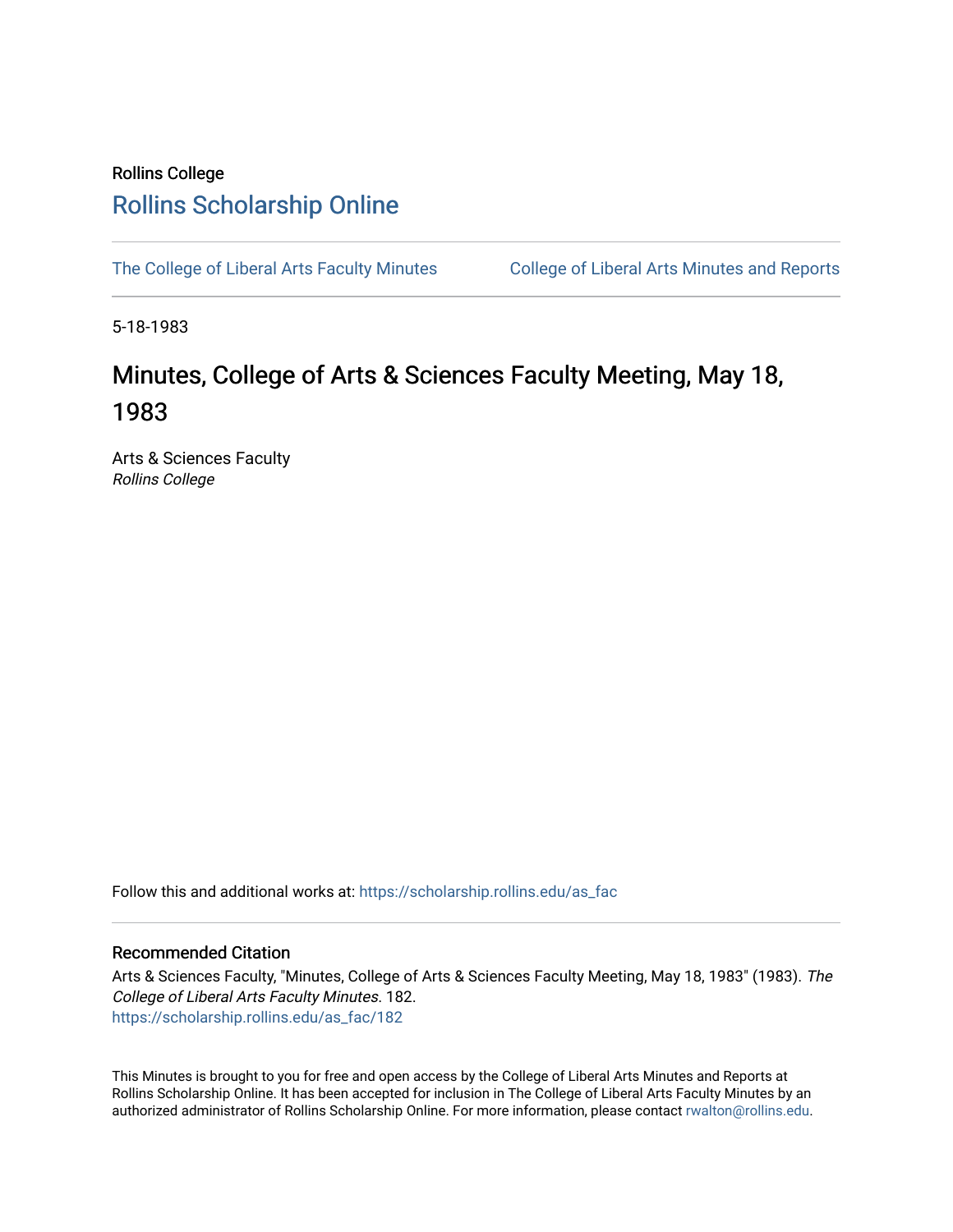| <b>FROM:</b> | HERBERT E. HELLWEGE | DATE: MAY 19, 1983 |  |  |
|--------------|---------------------|--------------------|--|--|
|              |                     |                    |  |  |

TO: FACULTY OF THE COLLEGE

COPIES TO: PRESIDENT, PROVOST, DEAN OF THE FACULTY, DEAN OF THE COLLEGE, PRESIDENT OF THE STUDENT ASSOCIATION, ARCHIVES

= = = = a = = C C = = = = = = = = = m = = = = = = = = = = = = **= = = = = =** 

#### SUBJECT: MINUTES OF THE MAY 18, 1983 FACULTY MEETING

A special meeting of the Faculty of the College was held on May 18, 1983 in the Bush Science Center, Room 108, starting at 10:04 A.M. with Dr. Edge as chairman. There were 61 of 98 voting faculty members present. The following signed the attendance register:

| Glennon, L.    | Lauer, C.          | Ross, J.      |
|----------------|--------------------|---------------|
| Gregory, E.    | Lemon, R.          | Ruiz, M.      |
| Greyson, L.    | Levis, B.          | Skidmore, A.  |
| Griffin, D.    | Lima, R.           | Small, J.     |
| Hales, W.      | Mendez, A.         | Starling, R.  |
| Harris, P.     | Mesavage, R.       | Warden, J.    |
| Hellwege, H.   | Naleway, R.        | Weiss, J.     |
| Hepburn, W.    | Nassif, J.         | West, B.      |
| Howell, G.     | <b>Neilson, S.</b> | Wettstein, A. |
| Jarnigan, P.   | Nordstrom, A.      | Williams, G.  |
| Jones, A.      | O'Sullivan, M.     |               |
| Juergens, R.   | Peters, K.         |               |
| Kerr, R.       | Ramsey, B.         |               |
| Ketchum, S.    | Ray, R.            |               |
| Klemann, $S$ . | Reynolds, S.       |               |
| Lackman, S.    | Richard, D.        |               |
| Lane, J.       | Rodgers, C.        |               |
|                |                    |               |

A. The minutes of the May 11, 1983 faculty meeting were approved,

#### **B. BUSINESS**

1. Dr. Gilbert moved the approval of the following recommendations from the Council on Administration and Budget:

The Council on Administration and Budget recommends for your approval a new position to be entitled Associate Dean of the Faculty, to be based on a 12-month contract with annual appointment renewable twice and effective as soon as possible. The position to be rotated normally every three (3) years and drawn from tenured faculty. The<br>than<br>reco The individual retains departmental appointment, teaching no more than two courses per year, and with a salary supplement which recognizes the differential in a twelve-month contract.

The motion was seconded. Dean DeNicola commented on the new position. The position was approved unanimously without further discussion.

2. Based on the nominations process developed by CAB and on consultation with faculty, Dr. DeNicola presented the name of Dr. Patricia Lancaster **for** endorsement as the first Associate Dean of the Faculty. The motion was seconded. He summarized the credentials of Dr. Lancaster for this position and clarified how potential conflicts of interest will be resolved. Dr. Williams raised a question about the length of the appointment. Dr. Gilbert responded to this question and pointed out that all administrative appointments are for a 12-month time period. Dr. Griffin commented that this new position should be reflected by the By-Laws. Dr. Edge answered that the Steering Committee will present appropriate By-Law Changes reflecting this position. Dr. Griffin also asked for information on the status of the Faculty Handbook revision. Dean DeNicola responded and gave reasons for the delay in publication of this document.

<sup>A</sup>ballot vote on the endorsement of Dr. Lancaster as Associate Dean of the Faculty was taken. 56 faculty members voted for, 6 against the endorsement, and there was l abstaining vote.